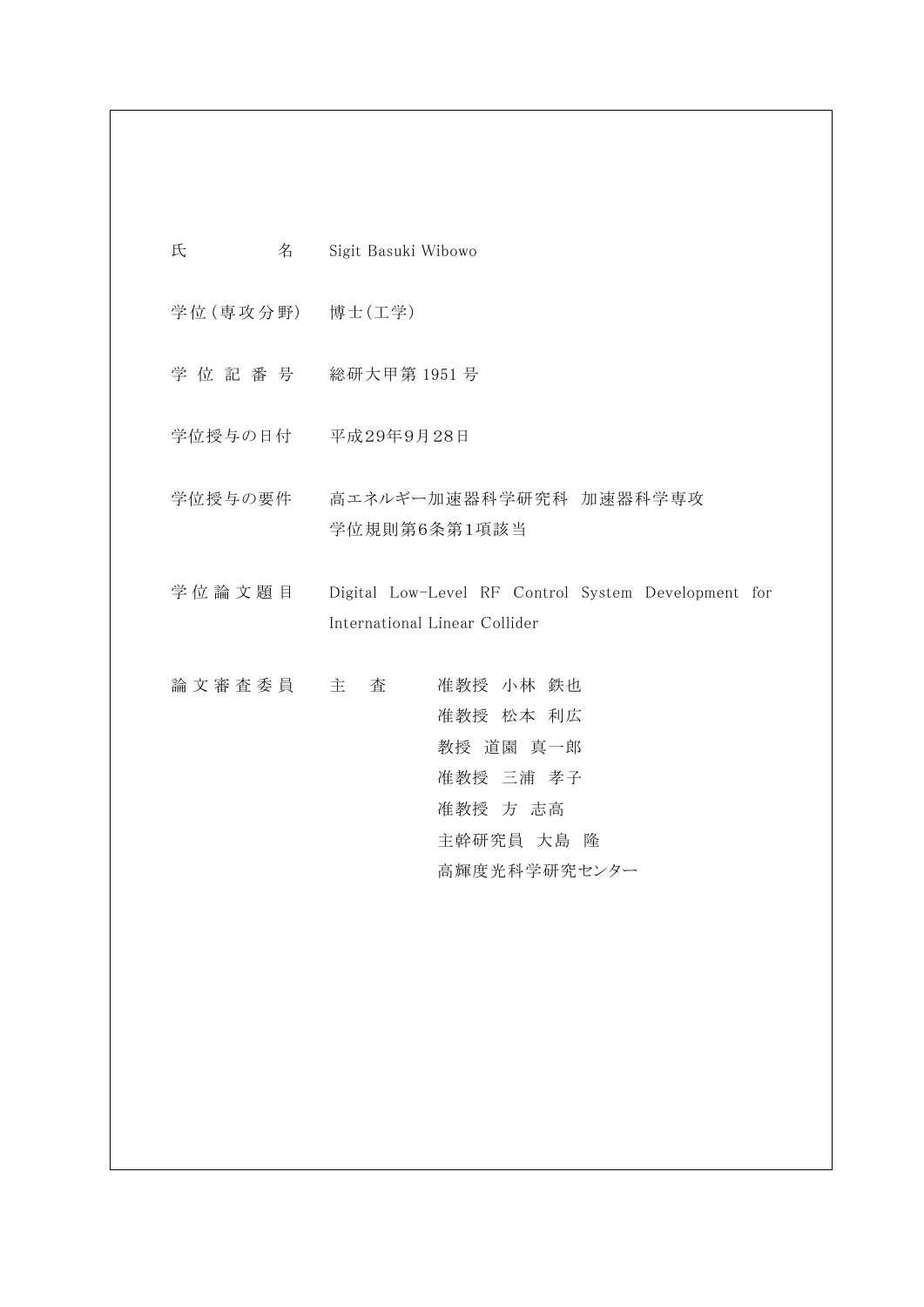## 論文の要旨

# Summary (Abstract) of doctoral thesis contents

The International Linear Collider (ILC) is an electron and positron collider facility for precisely investigating the Higgs boson, dark matter, and possible extra dimensions. In order to conduct such a precise experiment, high quality beams are required. Beams are accelerated in the cavities by radio frequency (RF) field. One of the important parameters that affect beam quality is RF stabilities. To achieve RF stability requirements, a field programmable gate array (FPGA)-based digital low level RF (LLRF) control system is used to regulate the amplitude and phase of the accelerating field with vector sum feedback (FB). The vector sum is the sum of complex vector representing the accelerating fields in all cavities. The RF stability requirements for ILC are 0.07 %(RMS) and 0.35 deg(RMS) for amplitude and phase, respectively. The ILC is organized in approximately 400 RF stations. Each RF station contains 39 cavities and driven by one 10 MW multi-beam klystron.

The objective of this study is to develop digital low-level radio frequency (LLRF) for the ILC. In the development process, the minimum setup of digital LLRF control system for ILC was demonstrated at superconducting RF test facility (STF) at KEK. The size of the ILC is huge which may arise many issues for its subsystems including digital LLRF control system. One RF station spans approximately 60 m. One issue related to this situation is that the long cable from cavity to the control system may introduce additional delay to the control loop which can lead to the instability. In digital LLRF control system, signals from cavities are down-converted to intermediate frequency (IF) signal before being digitized by analog to digital converter (ADC). Each IF signal requires one ADC. In order to get stable operation, many parameters have to be monitored. It implies the large number of signals from cavities must be measured. This creates the problem of mounting large number of ADCs in one board of digital LLRF control system.

Digital LLRF control system with master-slave configuration is proposed to eliminate the problems. In one RF station, the digital LLRF control system consists of master and slave controller. The slave controller is placed near the cavities to shorten the signal transmission from cavity to controller. Using this configuration, the large number of signals from cavities can also be distributed to several slave controllers. The slave controllers calculate the vector sum of their corresponding cavities, and send the result through optical communication link to the master controller in which the total vector sum calculation and control algorithm are performed. The minimum system of LLRF control system consisted of one master and one slave controller to regulate eight cavities with vector sum feedback controller,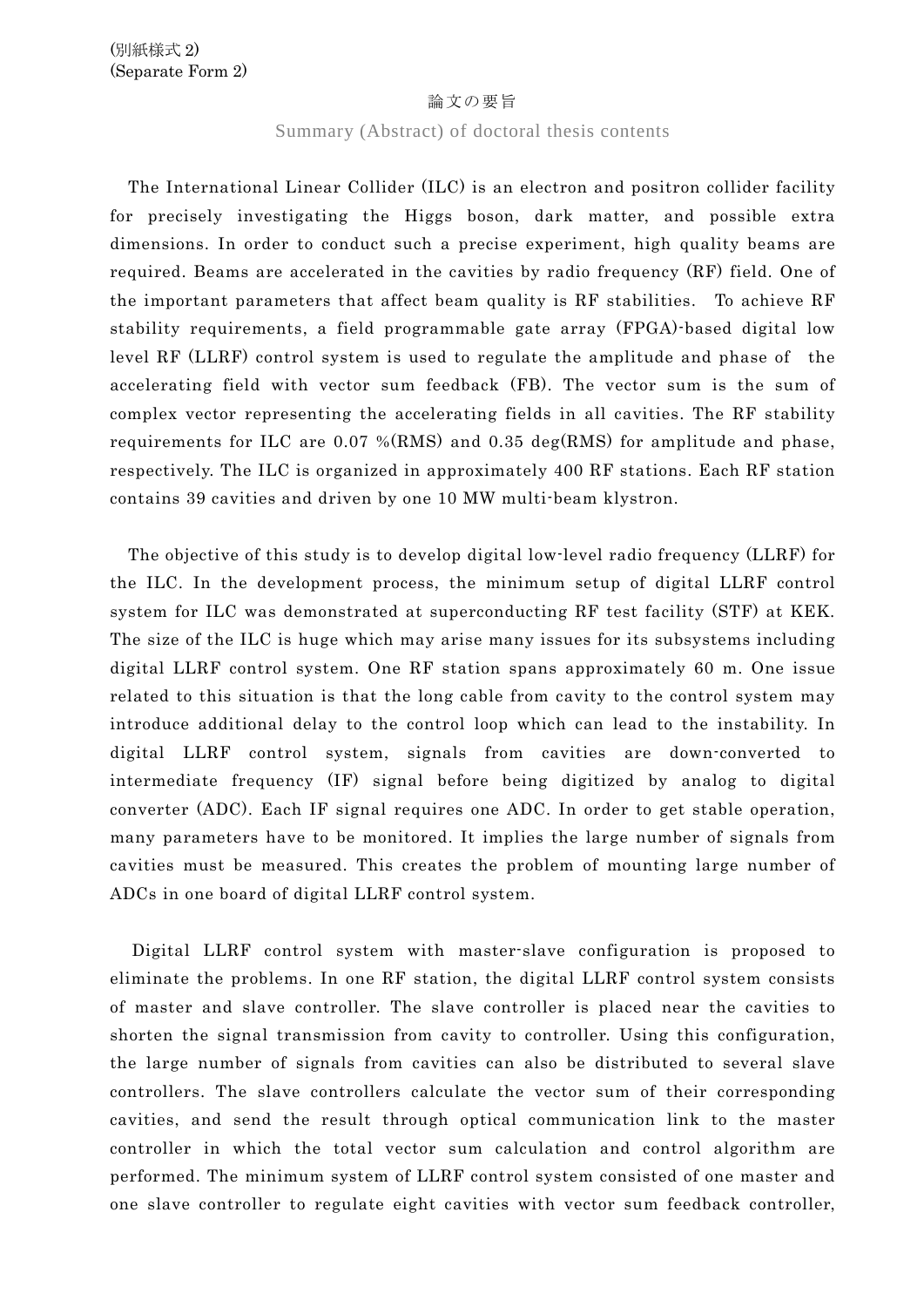# (別紙様式 2) (Separate Form 2)

was constructed at STF-KEK. The stability of 0.006 %(RMS) and 0.027 deg (RMS) in amplitude and phase, respectively, can be achieved. These stabilities can fulfill the ILC requirements.

Another way to mitigate the large number of ADC required in ILC is to implement IF-mixture technique in which several intermediate frequencies (IFs) are combined and fed in one analog digital converter (ADC). In this experiment, the four IFs were used. It leads to the reducing of the required number of ADC by fraction of fourth. Since the system uses more than one IF, the selection of IF should be considered to avoid interference among IFs. Those IFs were combined by a passive combiner. In practical situation, a combiner has certain level of nonlinearity which may introduce intermodulation. Intermodulation is generated by nonlinear device if two signals with different frequency are fed to it. The intermodulation can interfere other signals. Therefore, during the development, IF selection was performed by considering the intermodulation product generated by combiner. The digital LLRF control system with IF-mixture technique to regulate eight cavities with vector sum feedback controller was demonstrated at STF-KEK. The stability of 0.006 %(RMS) and 0.046 deg(RMS) in amplitude and phase, respectively, can be achieved and fulfill the ILC requirements.

The additional error to signal estimation may also be introduced by the down-converter characteristic such as non-linearity and temperature dependency. The direct sampling technique for signal monitoring is proposed to eliminate the down-converter. Because of the absence of down-converter in the control system, the non-linearity and temperature dependency of down-converter can be avoided. The signal monitoring with direct sampling method was demonstrated at STF-KEK.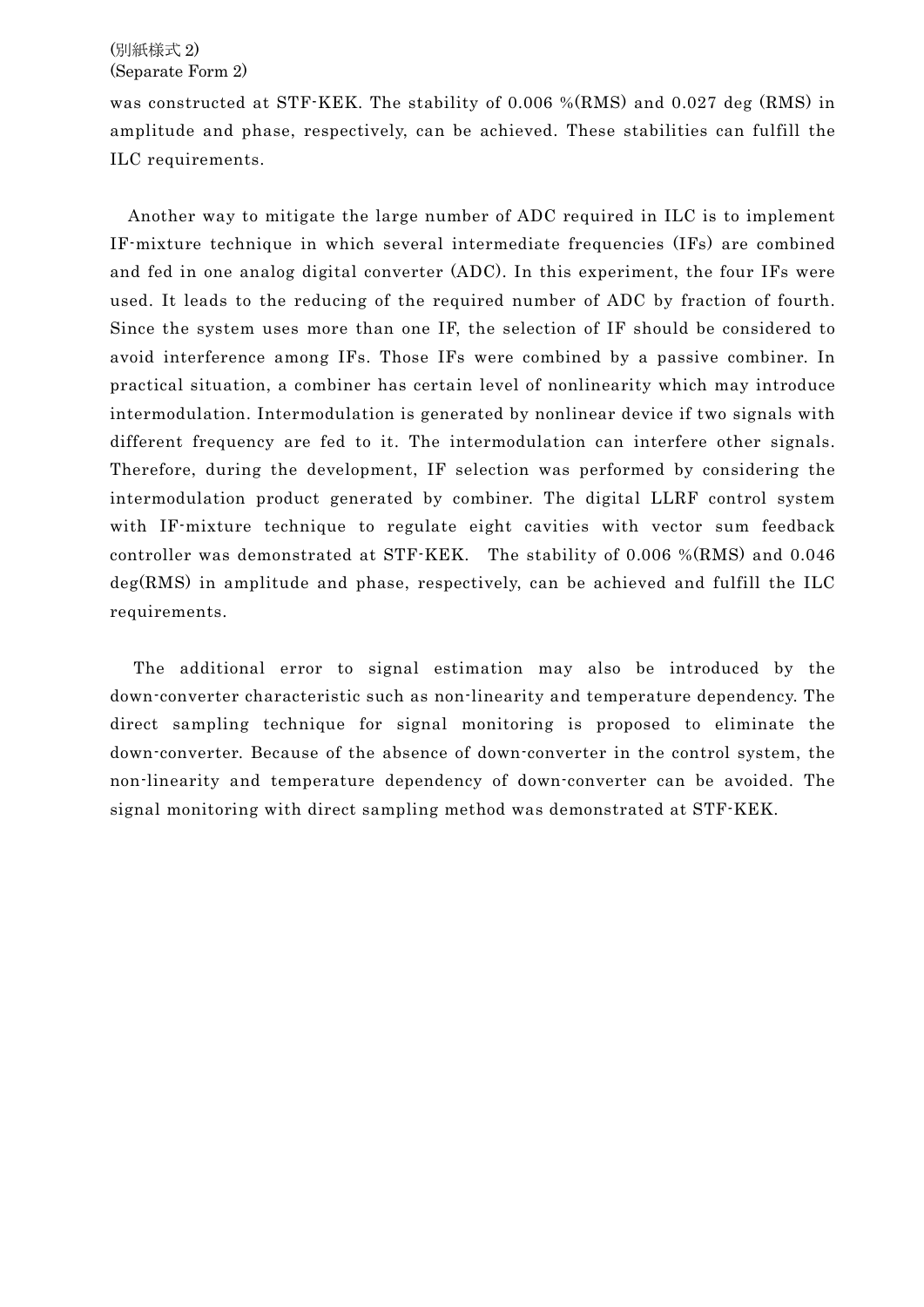### 博士論文審査結果の要旨

# Summary of the results of the doctoral thesis screening

Sigit 氏の博士研究は国際リニアコライダー(ILC)実現のための RF 制御に関する開発研 究である。ILC は従来とは異なるスケールの線形加速器で、衝突におけるビームの高品質、 高安定性(再現性)のため、加速電界には非常に高い安定性が要求される。従って RF 制御 の性能は ILC 実現の重要な要素の一つになる。ILC では約 16000 台もの超伝導空洞が長距 離に渡って並べられ、これらすべての加速電界を厳しい精度で安定化するとともに、高効 率化、低コスト化を図ることが重要なポイントである。

近年、加速器の RF 制御では FPGA を用いたデジタル制御により、高速かつフレキシブル なリアルタイム制御が応用可能となり、より高度な制御方式が期待できる。その中でも Sigit 氏は、「IF-Mixture」および「ダイレクトサンプリング」という 2 種類の異なる手法 に着目し、新しい制御技術の実用化に見通しをつけた。これらの手法によりデバイス/コ ンポーネントが大幅に省略/コンパクト化され、高い安定性と低コストの両立が期待でき、 ILC での実現に向け大きく貢献した。

RF 信号(1.3GHz)は通常、より低い周波数(中間周波数:IF)に変換しデジタル化され る。IF-Mixture は各 RF 信号をそれぞれ異なる周波数の IF 信号に変換し、その合成信号を 1 つのチャンネルで AD 変換する方式である。AD 変換されたデータから演算処理により各 RF 信号成分が分離・抽出される。この技術を用いると、膨大な数の信号を処理する ILC で は、ADC の数を劇的に削減可能となり、コスト削減に寄与する。IF-Mixture では複数の中 間周波数をどのように選択し組み合わせるかが重要となる。Sigit 氏は混合信号による干 渉を十分に抑えるため、バンドパスフィルターなど高周波デバイスの特性や非線形素子の ひずみ成分を詳細に検証した上で、周波数の組み合わせを選定する手法を独自に確立した。 また、デジタル演算処理回路(各信号成分の抽出の FPGA 回路)およびフィードバック(FB) 制御のデジタルシステムを自ら設計・構築した。STF では 8 台の空洞に対し 4 台ずつ ADC2 個を対応させ、IF-Mixture によるベクターサムの FB 制御に成功した。IF-Mixture を用い て 8 空洞同時の FB 制御は世界初である。その結果は ILC で要求される位相と振幅の安定度 を満たしている。

一方、「ダイレクトサンプリング」は入力 RF 信号を IF 信号に変換せず、文字通り RF 信 号を直接 AD 変換する方法で、この場合、周波数変換器 (Mixer) や LO 信号発生器などのア ナログデバイス(それによる非線形性や不安定性)を無くすことができるため、高い安定 性が期待できるとともに大幅なコストダウンが望める。しかし、RF の高速サンプリングに おいて高分解能を実現することが難しいこと、クロック信号のジッターの影響を受けやす いことから、高精度での実用利用は難しいと考えられていた。それに対し、Sigit 氏はサ ンプリングデータの平均化を効率的かつ高速に行う処理回路(移動平均アルゴリズム)を 独自に設計・構築し改良を行ない、その特性を詳細に検証した。その結果、ILC の要求を 満たす分解能を得ることに成功し、実用利用の見通しをつけた。更に、世界初の例となる IF-Mixture の手法をダイレクトサンプリングに応用する試験を行なった。Sigit 氏は、異 なる周波数の信号 (空洞 pick-up 信号と L0 信号)を1つの ADC でダイレクトサンプリング し、それぞれ十分な精度で分離・モニタできることを確認した。